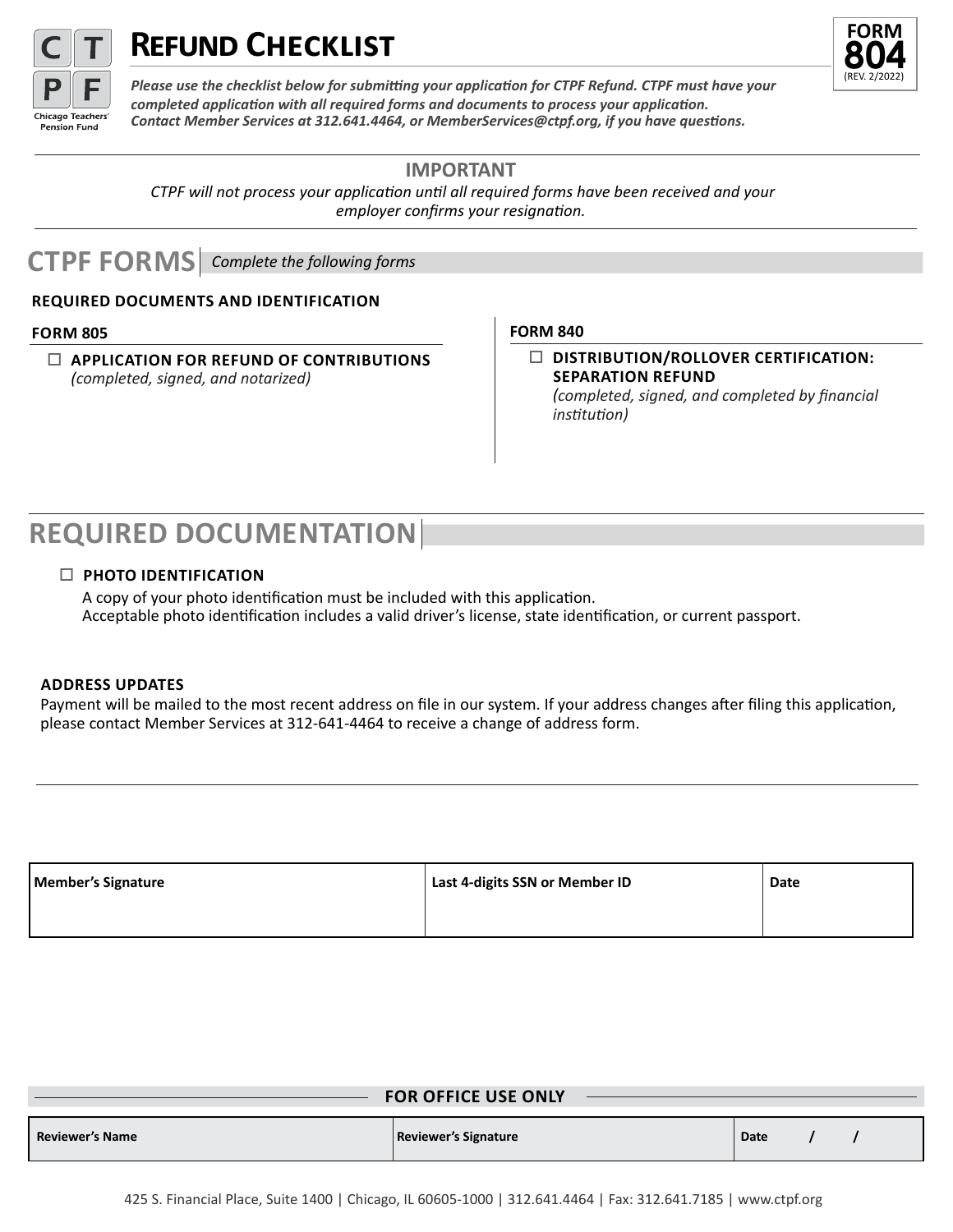## **Completing the Refund Application Instructions for**



Chicago Teachers' Pension Fund (REV. 1/2022) 425 South Financial Place, Suite 1400 | Chicago, Illinois 60605-1000 312.641.4464 | Fax: 312.641.7185 | www.ctpf.org

## **Application for Refund of Contributions**

**Read this form carefully and complete all information as requested.** Please print clearly or type all information. Return the application packet including completed copies of CTPF Forms 804, 805, and 840 along with the required documentation to CTPF at the address above. An incomplete packet will delay the processing of your refund.

## **REFUND OF CONTRIBUTIONS**

- $\blacksquare$  This application is for a total refund of your CTPF contributions.
- $\blacksquare$  The Illinois law requires that in order for a refund request to be considered valid, CTPF must verify that:
	- 1) you are not currently employed by CPS or an affiliated Charter School and;
	- 2) you have not been employed by either for at least 60 days.

Your termination must be verified by your employer before a refund can be issued.

## **INSTRUCTIONS FOR COMPLETING THIS APPLICATION**

### **FORM 804 APPLICATION CHECK LIST**

This form lists all the forms and documentation required to process your application. An incomplete application cannot be processed and will delay your refund.

#### **FORM 805 APPLICATION FOR REFUND OF CONTRIBUTIONS**

## **SECTION 1: MEMBER INFORMATION**

Enter the requested information. Please print clearly.

## **SECTION 2: ACKNOWLEDGEMENT AND NOTARIZATION**

Sign and date this form and have it notarized. The notary public must be a disinterested third party. Your application will be returned and your refund will be delayed if this document does not bear a valid notarization.

You must include a copy of your photo identification with this application. Acceptable documentation includes a current driver's license, state identification, or current passport.

- By accepting a refund, you forfeit your right to all **CTPF benefits including a future CTPF pension.** If you return to service with CTPF or another Illinois public pension system and establish a minimum of two years of contributing service, you can reinstate forfeited pension credits by repaying the refund with interest.
- **Timing for Payment:** CTPF will audit your contributions prior to issuing payment. An audit can take up to 12 weeks and will commence after a completed application is on file, provided you have been separated from your employer for at least 60 days.

## **FORM 840**

## **DISTRIBUTION / ROLLOVER CERTIFICATION**

This form gives CTPF instructions for the payout of your refund. The minimum amount for a rollover of funds is \$200.

If you intend to rollover all or a portion of your distribution, your financial institution **must** complete section 3 of Form 840. CTPF recommends that you file Form 840 at the same time as, or within one week of, your application. Additionally, CTPF will apply this selection to all future payments unless you later change your election with a new distribution/ rollover certification form.

**NOTE:** If Form 840 is not received within 14 days of your application being filed, your refund will/may be issued directly to you without any rollover.

If you are age 72 or older, CTPF is required to withhold a minimum distribution amount, based on IRS guidelines. This amount is taxable and must be paid to you in the form of a cash distribution.

### **WITHHOLDING**

CTPF is required by federal law to withhold 20% of the taxable portion of your refund not directly rolled over to an IRA or other qualified account/plan. Any portion that was previously taxed will be paid directly to you without withholding.

If you reside in a foreign country, mandatory 30% tax is withheld unless funds are rolled over to an individual retirement account or qualified plan.

See the Special Tax Notice Regarding Plan Payments included with this packet for more withholding information.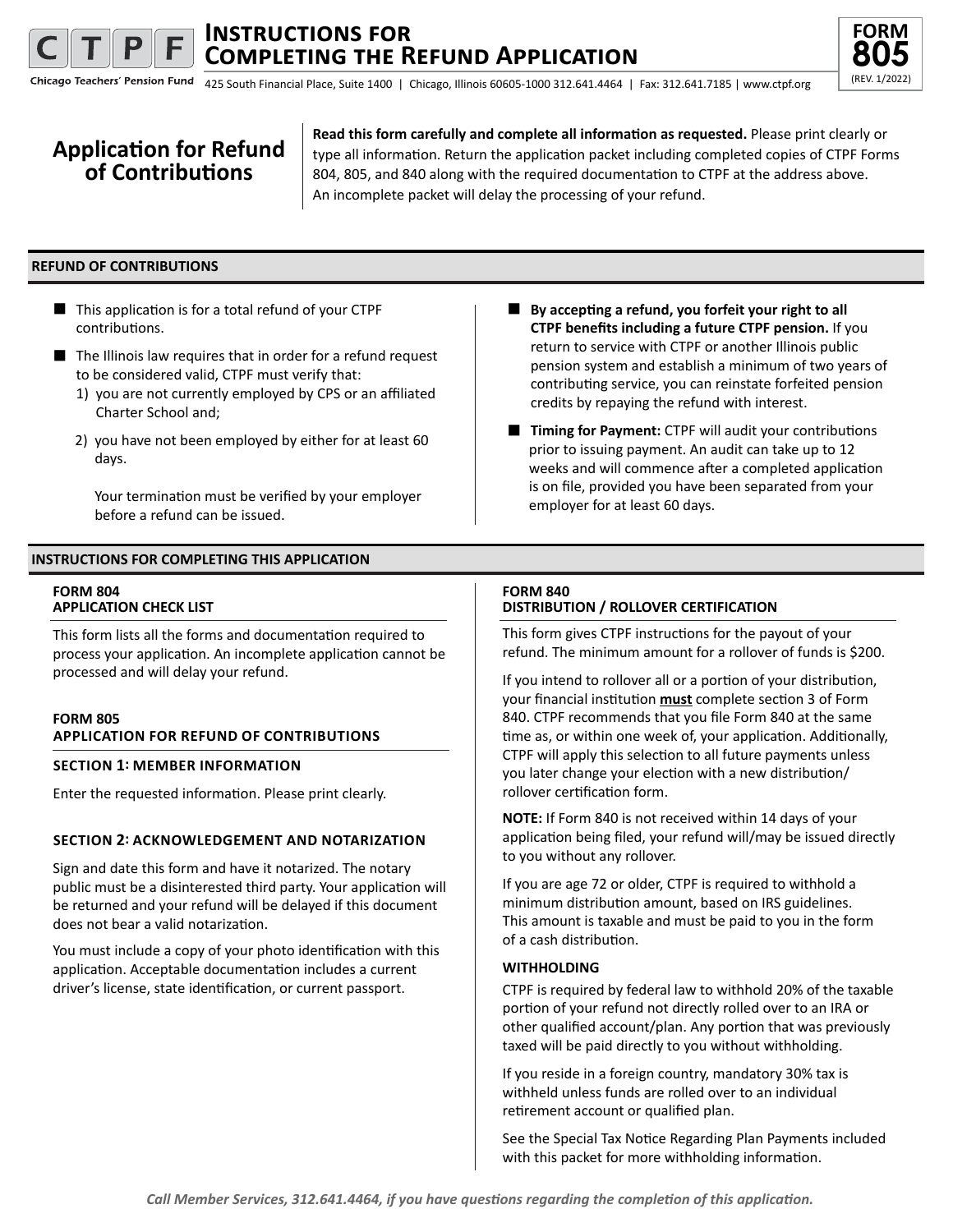

Chicago Teachers' Pension Fund



| <b>SECTION 1: MEMBER INFORMATION</b> (*Required Field) |       |      |  |                                    |  |
|--------------------------------------------------------|-------|------|--|------------------------------------|--|
| Legal Name:* First                                     | IM.I. | Last |  | Last 4 digits SSN or Member ID:*   |  |
|                                                        |       |      |  |                                    |  |
| <b>Mailing Address:* Street</b>                        |       |      |  | apt. or unit no.                   |  |
|                                                        |       |      |  |                                    |  |
| City                                                   | State | Zip  |  | Telephone Number: (with area code) |  |
|                                                        |       |      |  |                                    |  |
| <b>E-mail Address:</b>                                 |       |      |  |                                    |  |

## **SECTION 2: CERTIFICATION**

I certify that I no longer work for a Chicago Public School, a Chicago charter school or contract school in any capacity and that I do not intend to apply for reemployment under any conditions which would reinstate me as a member of the Chicago Teachers' Pension Fund (CTPF).

I hereby request a refund of all contributions made in my name to CTPF in accordance with the law governing such payments. I understand this refund will forfeit my future benefits including a monthly pension, a survivor pension, lump-sum death benefits, and access to CTPF's post-retirement health insurance programs. As such, I shall have no further interest or claim against CTPF.

I further understand that if I return to service with CTPF or another Illinois public pension system and establish a minimum of 2 years of contributing service, I can reinstate forfeited pension credits by repaying the refund with interest.

I affirm that I fully understand my retirement options.

I further understand that if I intend to roll over funds, I must return form 840 within 14 days of filing my application. I understand that my refund may be issued direct to me if the form is not received in this time frame.

Having been fully advised and cautioned, and with full knowledge of the penalty under the law for any false statement, or for falsifying any record or report in an attempt to defraud the fund, I hereby certify that all of the above statements are true and correct.

| Member Signature (must be acknowledged before a Notary) | <b>Date</b> |
|---------------------------------------------------------|-------------|
|                                                         |             |

## **ACKNOWLEDGEMENT/NOTARIZATION**

| State of                                      | County of                         |                     | (Seal or Stamp)                                       |
|-----------------------------------------------|-----------------------------------|---------------------|-------------------------------------------------------|
| This instrument was acknowledged before me on | bv<br>Date (MM/DD/YYYY)           | Name of CTPF Member |                                                       |
| Signature of Notary Public                    | <b>Commission Expiration Date</b> |                     | *IF SEAL OR STAMP IS MISSING APPLICATION IS NOT VALID |

## **IMPORTANT**

 *A copy of your valid drivers license, state identification, or current passport must accompany this application.*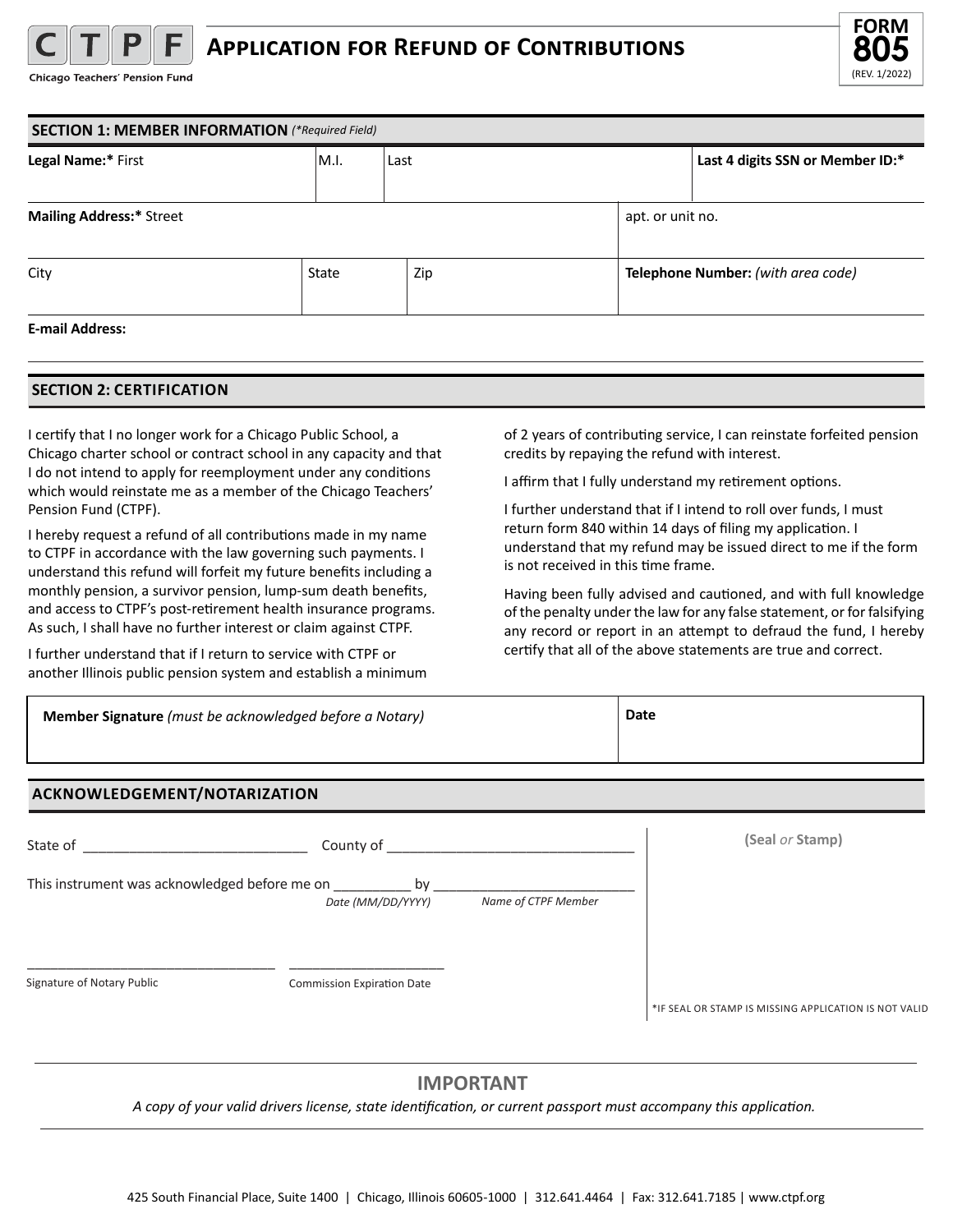

## **Distribution/Rollover Certification: Termination Refund** *(THIS FORM IS OPTIONAL IF NO ROLLOVER DESIRED)*



 **SECTION 1: INFORMATION MUST BE COMPLETED BY CTPF MEMBER** *(Sections 1 & 2 are required if electing rollover)* 

|                                                                                                                                                                                                                                                                                                                                                                                                                                                                                                                                                                                                                                                                                                        | M.I.<br>Last                                             |                   |                                                                          |                  | Last 4-digits SSN or Member ID:                                                                                                                                                                                                                                                                                                                                                                                                                                                                                                                                                                                                                                                                      |
|--------------------------------------------------------------------------------------------------------------------------------------------------------------------------------------------------------------------------------------------------------------------------------------------------------------------------------------------------------------------------------------------------------------------------------------------------------------------------------------------------------------------------------------------------------------------------------------------------------------------------------------------------------------------------------------------------------|----------------------------------------------------------|-------------------|--------------------------------------------------------------------------|------------------|------------------------------------------------------------------------------------------------------------------------------------------------------------------------------------------------------------------------------------------------------------------------------------------------------------------------------------------------------------------------------------------------------------------------------------------------------------------------------------------------------------------------------------------------------------------------------------------------------------------------------------------------------------------------------------------------------|
| <b>Mailing Address: Street</b>                                                                                                                                                                                                                                                                                                                                                                                                                                                                                                                                                                                                                                                                         |                                                          |                   |                                                                          | apt. or unit no. |                                                                                                                                                                                                                                                                                                                                                                                                                                                                                                                                                                                                                                                                                                      |
| City                                                                                                                                                                                                                                                                                                                                                                                                                                                                                                                                                                                                                                                                                                   | State                                                    | Zip Code          |                                                                          |                  | Telephone Number: (with area code)                                                                                                                                                                                                                                                                                                                                                                                                                                                                                                                                                                                                                                                                   |
|                                                                                                                                                                                                                                                                                                                                                                                                                                                                                                                                                                                                                                                                                                        |                                                          |                   |                                                                          |                  |                                                                                                                                                                                                                                                                                                                                                                                                                                                                                                                                                                                                                                                                                                      |
|                                                                                                                                                                                                                                                                                                                                                                                                                                                                                                                                                                                                                                                                                                        |                                                          |                   | TYPE OF DISTRIBUTION: TERMINATION REFUND                                 |                  |                                                                                                                                                                                                                                                                                                                                                                                                                                                                                                                                                                                                                                                                                                      |
| SECTION 2: CHOOSE PAYMENT DISTRIBUTION   See the accompanying special tax notice for more information.<br>If you wish to rollover funds to multiple institutions, a separate form is required for each institution.                                                                                                                                                                                                                                                                                                                                                                                                                                                                                    |                                                          |                   |                                                                          |                  |                                                                                                                                                                                                                                                                                                                                                                                                                                                                                                                                                                                                                                                                                                      |
| $\mathsf{A.} \square$ Make the entire distribution payable to me, less required<br>tax withholding. See the withholding information on the<br>instruction sheet for additional information.<br>Note: if this is your election, this form is not required.<br>$\mathbf{B}$ . $\Box$ Roll over the eligible TAXABLE amount and make payable<br>to the IRA or qualified plan named below. Any non-taxable<br>portion will be paid directly to me. If you are age 72 or<br>older, CTPF is required to withhold a minimum distribution<br>amount, based on IRS guidelines. This amount is taxable<br>and must be paid to you in the form of a cash distribution.<br>(The minimum rollover amount is \$200.) |                                                          |                   |                                                                          |                  | <b>C.</b> $\Box$ Roll over ______________% OR \$ ____________<br>of the<br>eligible TAXABLE amount. Enter either a percentage or a<br>dollar amount. The percentage or dollar amount indicated<br>will be rolled over to the IRA or qualified plan named below.<br>(The minimum rollover amount is \$200.)<br>I am rolling over funds to multiple institutions, and will<br>be providing a CTPF Form 840 for each institution.<br>Any remaining TAXABLE balance will be paid to me, less 20%<br>tax withholding as required by law; a previously taxed amount,<br>if any, is not subject to 20% withholding. See the withholding<br>information on the instruction sheet for additional information. |
| <b>Member Signature:</b>                                                                                                                                                                                                                                                                                                                                                                                                                                                                                                                                                                                                                                                                               |                                                          |                   |                                                                          | Date:            |                                                                                                                                                                                                                                                                                                                                                                                                                                                                                                                                                                                                                                                                                                      |
|                                                                                                                                                                                                                                                                                                                                                                                                                                                                                                                                                                                                                                                                                                        | The information requested below must be completed by the |                   | Financial Institution receiving rollover funds under the above election. |                  |                                                                                                                                                                                                                                                                                                                                                                                                                                                                                                                                                                                                                                                                                                      |
| <b>IMPORTANT</b>                                                                                                                                                                                                                                                                                                                                                                                                                                                                                                                                                                                                                                                                                       |                                                          |                   |                                                                          |                  |                                                                                                                                                                                                                                                                                                                                                                                                                                                                                                                                                                                                                                                                                                      |
| <b>SECTION 3 - FINANCIAL INSTITUTION</b>                                                                                                                                                                                                                                                                                                                                                                                                                                                                                                                                                                                                                                                               |                                                          |                   |                                                                          |                  |                                                                                                                                                                                                                                                                                                                                                                                                                                                                                                                                                                                                                                                                                                      |
| CTPF is a qualified plan under section 401(A) of the Internal Revenue Code. A distribution/rollover check will be mailed to the address<br>provided in this section.                                                                                                                                                                                                                                                                                                                                                                                                                                                                                                                                   |                                                          |                   |                                                                          |                  |                                                                                                                                                                                                                                                                                                                                                                                                                                                                                                                                                                                                                                                                                                      |
|                                                                                                                                                                                                                                                                                                                                                                                                                                                                                                                                                                                                                                                                                                        |                                                          |                   |                                                                          |                  |                                                                                                                                                                                                                                                                                                                                                                                                                                                                                                                                                                                                                                                                                                      |
|                                                                                                                                                                                                                                                                                                                                                                                                                                                                                                                                                                                                                                                                                                        |                                                          |                   | (Check payable to)                                                       |                  |                                                                                                                                                                                                                                                                                                                                                                                                                                                                                                                                                                                                                                                                                                      |
|                                                                                                                                                                                                                                                                                                                                                                                                                                                                                                                                                                                                                                                                                                        |                                                          | (Check mailed to) |                                                                          |                  |                                                                                                                                                                                                                                                                                                                                                                                                                                                                                                                                                                                                                                                                                                      |
|                                                                                                                                                                                                                                                                                                                                                                                                                                                                                                                                                                                                                                                                                                        |                                                          |                   |                                                                          |                  | Account Type: (select one)                                                                                                                                                                                                                                                                                                                                                                                                                                                                                                                                                                                                                                                                           |
| Contact Name/Title (print)___________                                                                                                                                                                                                                                                                                                                                                                                                                                                                                                                                                                                                                                                                  |                                                          |                   |                                                                          | $\Box$ IRA       | $\Box$ 403(b)                                                                                                                                                                                                                                                                                                                                                                                                                                                                                                                                                                                                                                                                                        |
|                                                                                                                                                                                                                                                                                                                                                                                                                                                                                                                                                                                                                                                                                                        | (Financial institution representative)                   |                   |                                                                          | $\Box$ 401       | $\Box$ 457                                                                                                                                                                                                                                                                                                                                                                                                                                                                                                                                                                                                                                                                                           |
| Account Number                                                                                                                                                                                                                                                                                                                                                                                                                                                                                                                                                                                                                                                                                         |                                                          |                   |                                                                          |                  | $\Box$ ROTH IRA (mandatory 20% withholding)                                                                                                                                                                                                                                                                                                                                                                                                                                                                                                                                                                                                                                                          |
| Email<br><u> 1989 - Johann Barn, mars ann an t-Amhain an t-Amhain an t-Amhain an t-Amhain an t-Amhain an t-Amhain an t-Amh</u>                                                                                                                                                                                                                                                                                                                                                                                                                                                                                                                                                                         |                                                          |                   |                                                                          |                  | $\Box$ ROTH IRA (no withholding)                                                                                                                                                                                                                                                                                                                                                                                                                                                                                                                                                                                                                                                                     |

| <b>Financial Institution Authorized Signature:</b> | Date |
|----------------------------------------------------|------|
| (Election not valid without signature)             |      |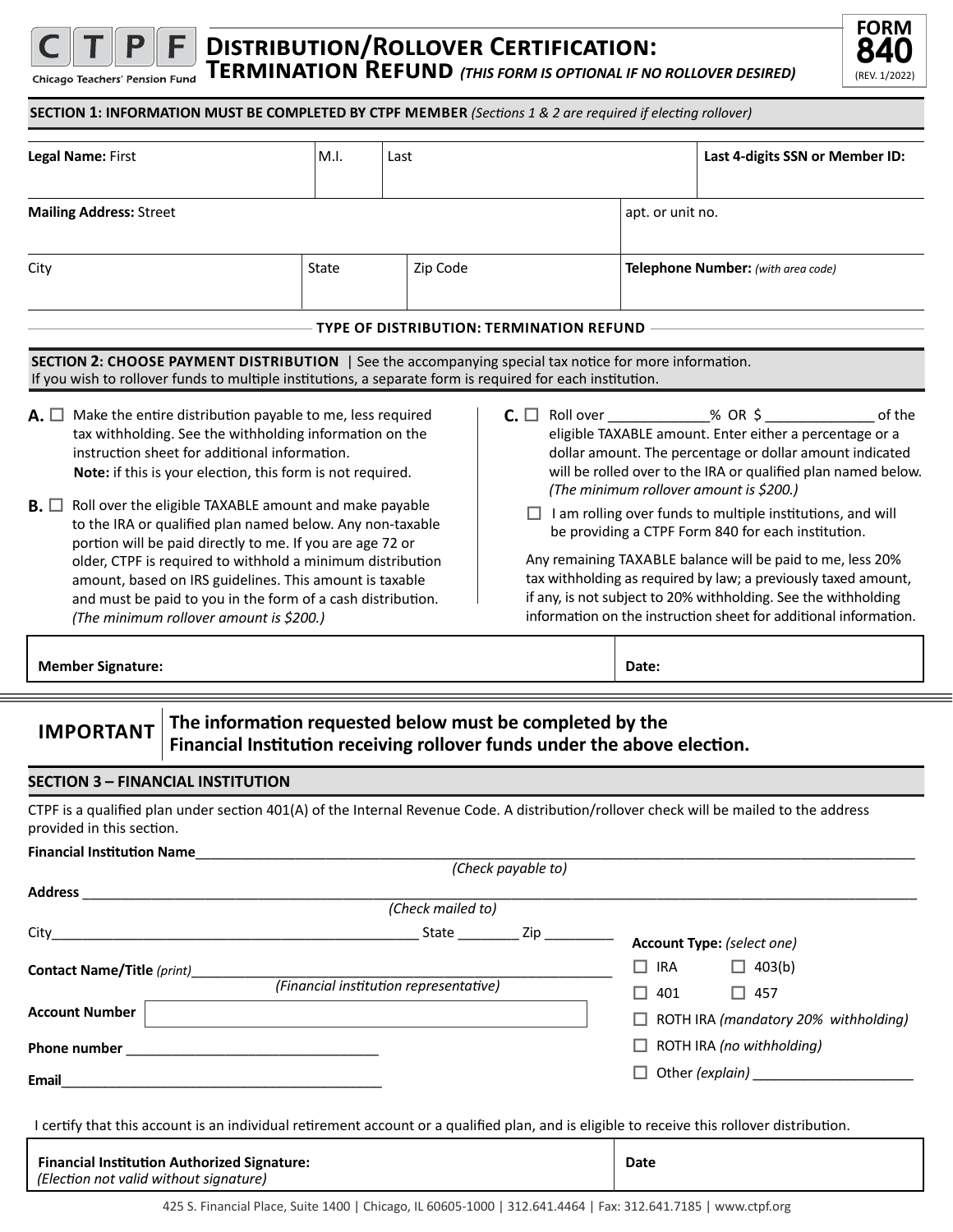

*Chicago Teachers' Pension Fund*

## Special Tax Notice Regarding Plan Payments

425 S. Financial Place, Suite 1400 | Chicago, IL 60605-1000 | Phone: 312.641.4464 | Fax: 312.641.7185

## **YOUR ROLLOVER OPTIONS**

You are receiving this notice because all or a portion of a payment you are receiving from the Chicago Teachers' Pension Fund is eligible to be rolled over to an IRA or an employer plan. This notice is intended to help you decide whether to do such a rollover. Rules that apply to most payments from a plan are described in the "General Information About Rollovers" section. Special rules that only apply in certain circumstances are described in the "Special Rules and Options" section.

## **GENERAL INFORMATION ABOUT ROLLOVERS**

#### **How can a rollover affect my taxes?**

You will be taxed on a payment from the Plan if you **do not** roll it over. If you are under age 59½ and **do not** do a rollover, you will also have to pay a 10% additional income tax on early distributions (unless an exception applies).

If you **do** a rollover to a traditional IRA or an eligible employer plan, you will not have to pay tax until you receive payments later from the IRA or plan, and the 10% additional income tax will not apply if those payments are made after you are age 59½ (or if an exception applies).

If you **do** a rollover to a Roth IRA, you will be taxed on the amount rolled over (reduced by any after-tax amount). However, if you are under age 59½ at the time of the rollover, the 10% additional income tax will not apply. See the section on the following page titled "If you roll over your payment to a Roth IRA" for more details.

### **Where may I roll over the payment?**

You may roll over the payment to either an IRA (an individual retirement account or individual retirement annuity) or an employer plan [a tax-qualified plan, section 403(b) plan, or governmental section 457(b) plan] that will accept the rollover. The rules of the IRA or employer plan that holds the rollover will determine your investment options, fees, and rights to payment of the rolled over amount in the future. Further, the amount rolled over will become subject to the tax rules that apply to the IRA or employer plan.

### **How do I do a rollover?**

There are two ways to do a rollover. You can do either a direct rollover or a 60-day rollover.

- 1. If you do a direct rollover, the Plan will make the payment directly to your IRA or an employer plan. You should contact the IRA sponsor or the administrator of the employer plan for information on how to do a direct rollover.
- 2. If you do not do a direct rollover, the Plan is required to withhold 20% of the payment for federal income taxes. You may still do a rollover by making a deposit into an IRA or eli-

gible employer plan that will accept it. You will have **60 days** after you receive the payment to make the deposit. This means that, in order to roll over the entire payment in a 60-day rollover, you must use other funds to make up for the 20% withheld. If you do not roll over the entire amount of the payment, the portion not rolled over will be taxed and will be subject to the 10% additional income tax on early distributions if you are under age 59½ (unless an exception applies).

#### **How much may I roll over?**

If you wish to do a rollover, you may roll over all or part of the amount eligible for rollover. Any payment from the Plan is eligible for rollover, except:

- • Certain payments spread over a period of at least 10 years or over your life or life expectancy (or the lives or joint life expectancy of you and your beneficiary)
- Required minimum distributions after age 70½ (or after death)

The Plan administrator or payor can tell you what portion of a payment is eligible for rollover.

### **If I don't do a rollover, will I have to pay the 10% additional income tax on early distributions?**

If you are under age 59½, you will have to pay the 10% additional income tax on early distributions for any payment from the plan (including amounts withheld for income tax) that you do not roll over, unless one of the exceptions listed below applies. The tax is in addition to the regular income tax on the payment not rolled over. The 10% additional income tax does not apply to the following payments from the Plan:

- Payments made after you separate from service if you will be at least age 55 in the year of separation.
- Payments that start after you separate from service if paid at least annually in equal or close to equal amounts over your life or life expectancy (or the lives or joint life expectancy of you and your beneficiary).
- • Payments from a governmental defined benefit pension plan made after you separate from service if you are a public safety employee and you are at least age 50 in the year of the separation.
- • Payments made due to disability.
- Payments after your death.
- Payments made directly to the government to satisfy a federal tax levy.
- Payments made under a qualified domestic relations order (QDRO).
- • Payments up to the amount of your deductible medical expenses.

### **If I do a rollover to an IRA, will the 10% additional income tax apply to early distributions from the IRA?**

If you receive a payment from an IRA when you are under age 59½, you will have to pay the 10%

additional income tax on early distributions from the IRA, unless an exception applies. In general, the exceptions to the 10% additional income tax for early distributions from an IRA are the same as the exceptions listed for early distributions from a plan. However, there are a few differences for payments from an IRA, including:

- • There is no exception for payments after separation from service that are made after age 55.
- The exception for qualified domestic relations orders (QRDOs) does not apply, although a special rule applies under which, as part of a divorce or separation agreement, a tax-free transfer may be made directly to an IRA of a spouse or former spouse.
- The exception for payments made at least annually in equal or close to equal amounts over a specified period applies without regard to whether you have had a separation from service.
- There are additional exceptions for:
	- 1. payments for qualified higher education expenses,
	- 2. payments up to \$10,000 used in a qualified first-time home purchase, and
	- 3. payments after you have received unemployment compensation for 12 consecutive weeks (or would have been eligible to receive unemployment compensation but for self-employed status).

### **Will I owe State income taxes?**

This notice does not describe any State or local income tax rules (including withholding rules).

## **SPECIAL RULES AND OPTIONS**

#### **If your payment includes after-tax contributions**

After-tax contributions included in a payment are not taxed. If a payment is only part of your benefit, an allocable portion of your after-tax contributions is generally included in the payment.

You may roll over to an IRA a payment that includes after-tax contributions through either a direct rollover or a 60-day rollover. You must keep track of the aggregate amount of the after-tax contributions in all of your IRAs (in order to determine your taxable income for later payments from the IRAs). If you do a direct rollover of only a portion of the amount paid from the Plan and a portion is paid to you, each of the payments will include an allocable portion of the after-tax contributions. If you do a 60-day rollover to an IRA of only a portion of the payment made to you, the after-tax contributions are treated as rolled over last. For example, assume you are receiving a complete distribution of your benefit which totals \$12,000, of which \$2,000 is after-tax contributions. In this case, if you roll over \$10,000 to an IRA in a 60-day rollover, no amount is taxable because the \$2,000 amount not rolled over is treated as being after-tax contributions.